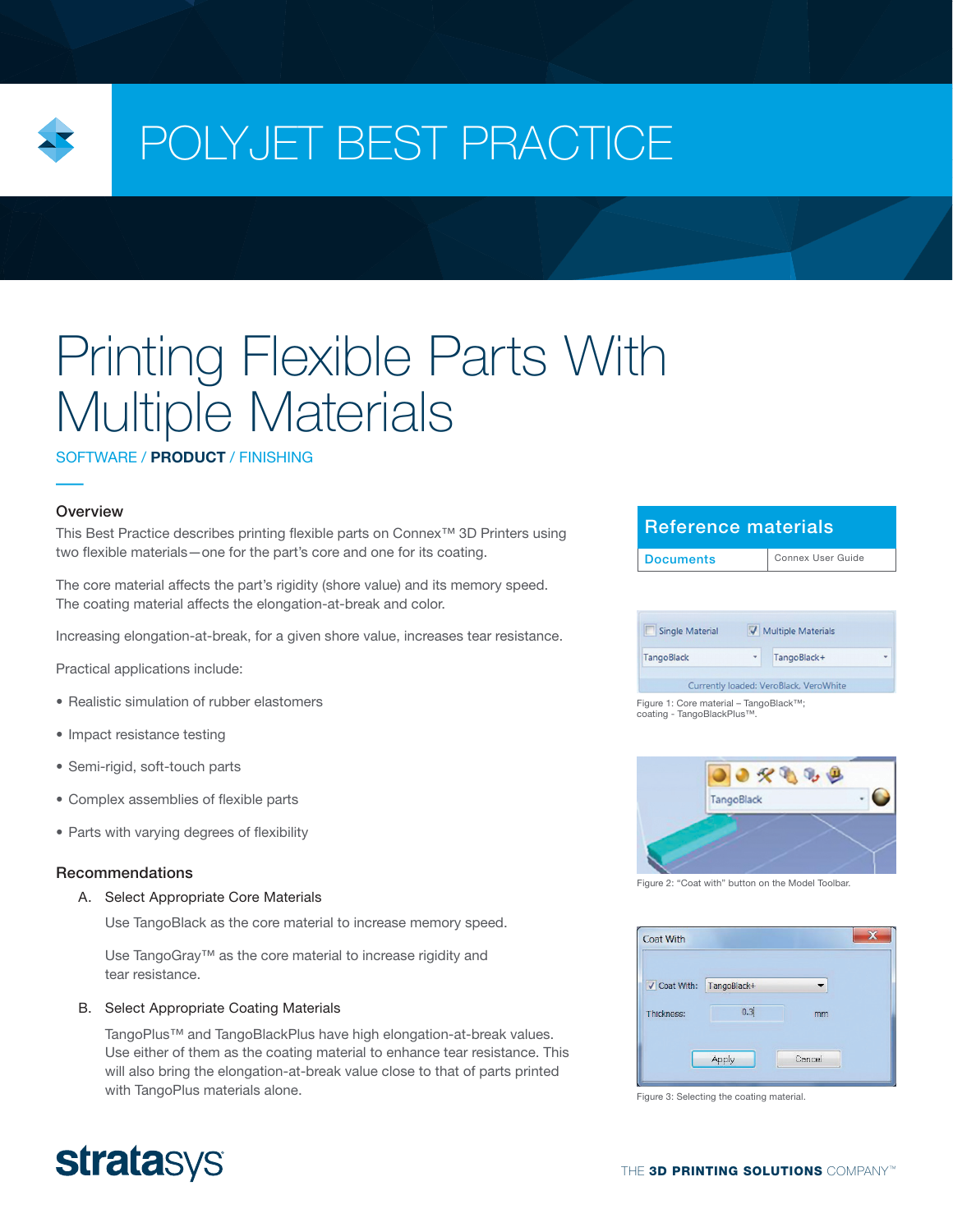# Recommended Core/Coating Material Combinations

| Core Material | <b>Coating Material</b> | <b>Benefits</b>                                                                |
|---------------|-------------------------|--------------------------------------------------------------------------------|
| TangoBlack    | TangoBlackPlus          | · Increased tear resistance<br>• Increased elongation at break<br>• Soft touch |
| TangoBlack    | <b>TangoPlus</b>        | • Increased memory speed<br>• Increased tear resistance                        |
| TangoGray     | TangoBlackPlus          | • Increased tear resistance<br>• Increased elongation at break<br>• Soft touch |
| TangoGray     | <b>TangoPlus</b>        | • Increased memory speed<br>• Increased tear resistance                        |



Figure 4: Two 8-mm-thick models printed with TangoGray and coated with TangoBlackPlus.

## C. Select a Coating Thickness

For best results, a coating material thickness of 0.3 mm is recommended. The coating thickness does not affect the external dimensions of the object, which remain unchanged. The coating layer replaces part of the main model material.

## Notes On Applying Coating To Parts

## A. Shore Values in Thin Parts

Because the coating material thickness remains constant, thin parts may have lower Shore A values than expected.

If a part's thickness is below ~0.8 mm, the core material will not be printed at all. The entire part will be printed using the coating material.

## B. Applying Core and Coating Materials

See the section on "Coating Objects" in the appropriate User Guide for your Connex 3D Printer.



Figure 5: Thin parts showing core and coating materials.